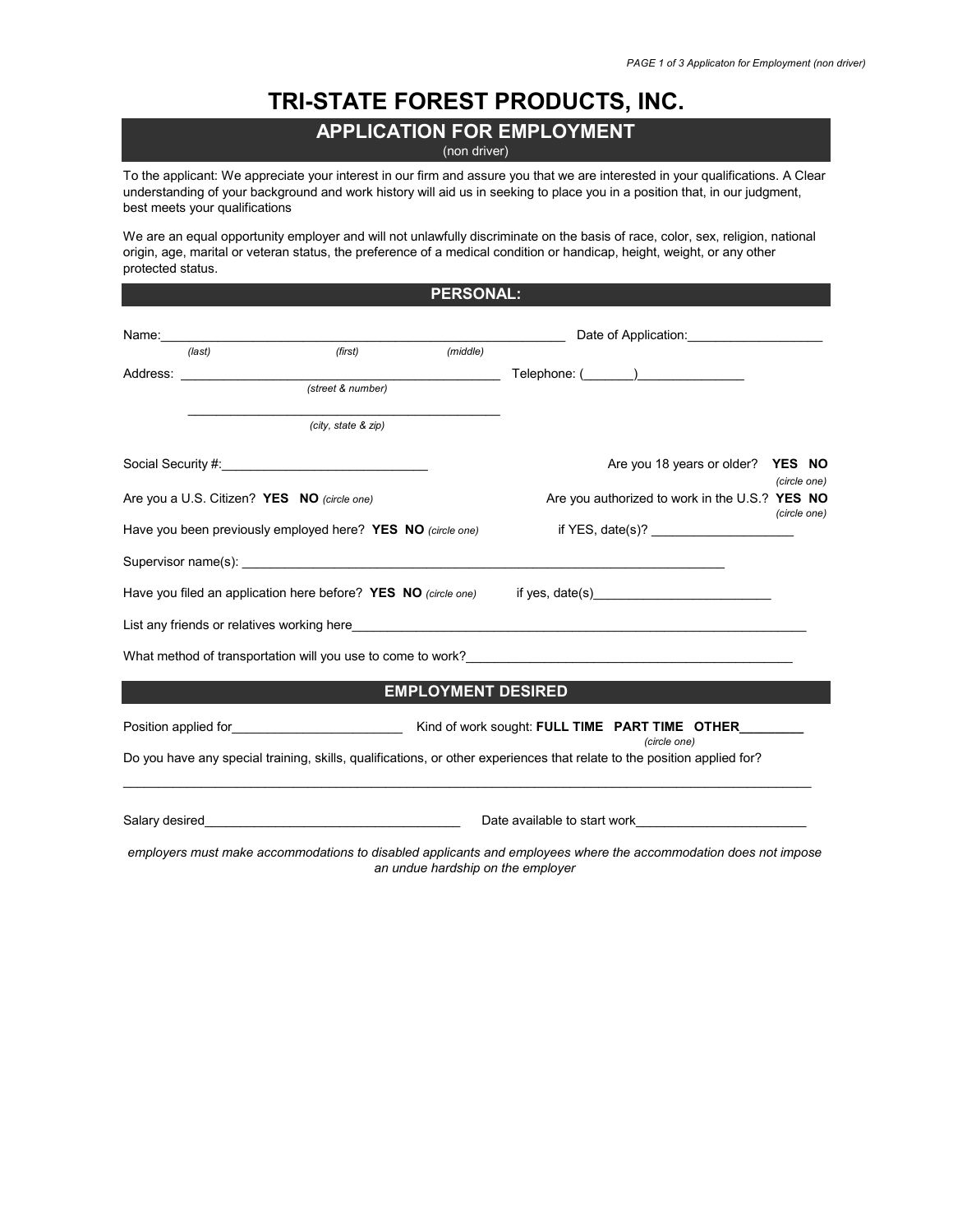| <b>PREVIOUS EMPLOYMENT</b> |             |                |                |  |  |
|----------------------------|-------------|----------------|----------------|--|--|
| Employer:                  | dates       |                | work performed |  |  |
| Address:                   | from:       | to:            |                |  |  |
| City, State, Zip:          |             |                |                |  |  |
| Phone:                     |             |                |                |  |  |
| Job title:                 | hourly rate |                |                |  |  |
| Supervisor:                | starting:   | final:         |                |  |  |
| Reason for leaving:        |             |                |                |  |  |
|                            |             |                |                |  |  |
| Employer:                  | dates       |                | work performed |  |  |
| Address:                   | from:       | to:            |                |  |  |
| City, State, Zip:          |             |                |                |  |  |
| Phone:                     |             |                |                |  |  |
| Job title:                 | hourly rate |                |                |  |  |
| Supervisor:                | starting:   | final:         |                |  |  |
| Reason for leaving:        |             |                |                |  |  |
|                            |             |                |                |  |  |
| Employer:<br>dates         |             | work performed |                |  |  |
| Address:                   | from:       | to:            |                |  |  |
| City, State, Zip:          |             |                |                |  |  |
| Phone:                     |             |                |                |  |  |
| Job title:                 | hourly rate |                |                |  |  |
| Supervisor:                | starting:   | final:         |                |  |  |
| Reason for leaving:        |             |                |                |  |  |

| <b>EDUCATION</b> |                    |                              |                 |  |  |
|------------------|--------------------|------------------------------|-----------------|--|--|
| Name & Location  | Years<br>Completed | Diploma/<br>Degree<br>Y or N | Course of Study |  |  |
| Elementary:      |                    |                              | n/a             |  |  |
| High School:     |                    |                              | n/a             |  |  |
| College:         |                    |                              |                 |  |  |
| Graduate:        |                    |                              |                 |  |  |
| Vocational:      |                    |                              |                 |  |  |
| Training:        |                    |                              |                 |  |  |

| <b>REFERENCES</b><br>(do not include relatives or former employers -- provide 3 references) |         |           |             |  |
|---------------------------------------------------------------------------------------------|---------|-----------|-------------|--|
| name                                                                                        | address | phone $#$ | years known |  |
|                                                                                             |         |           |             |  |
|                                                                                             |         |           |             |  |
|                                                                                             |         |           |             |  |